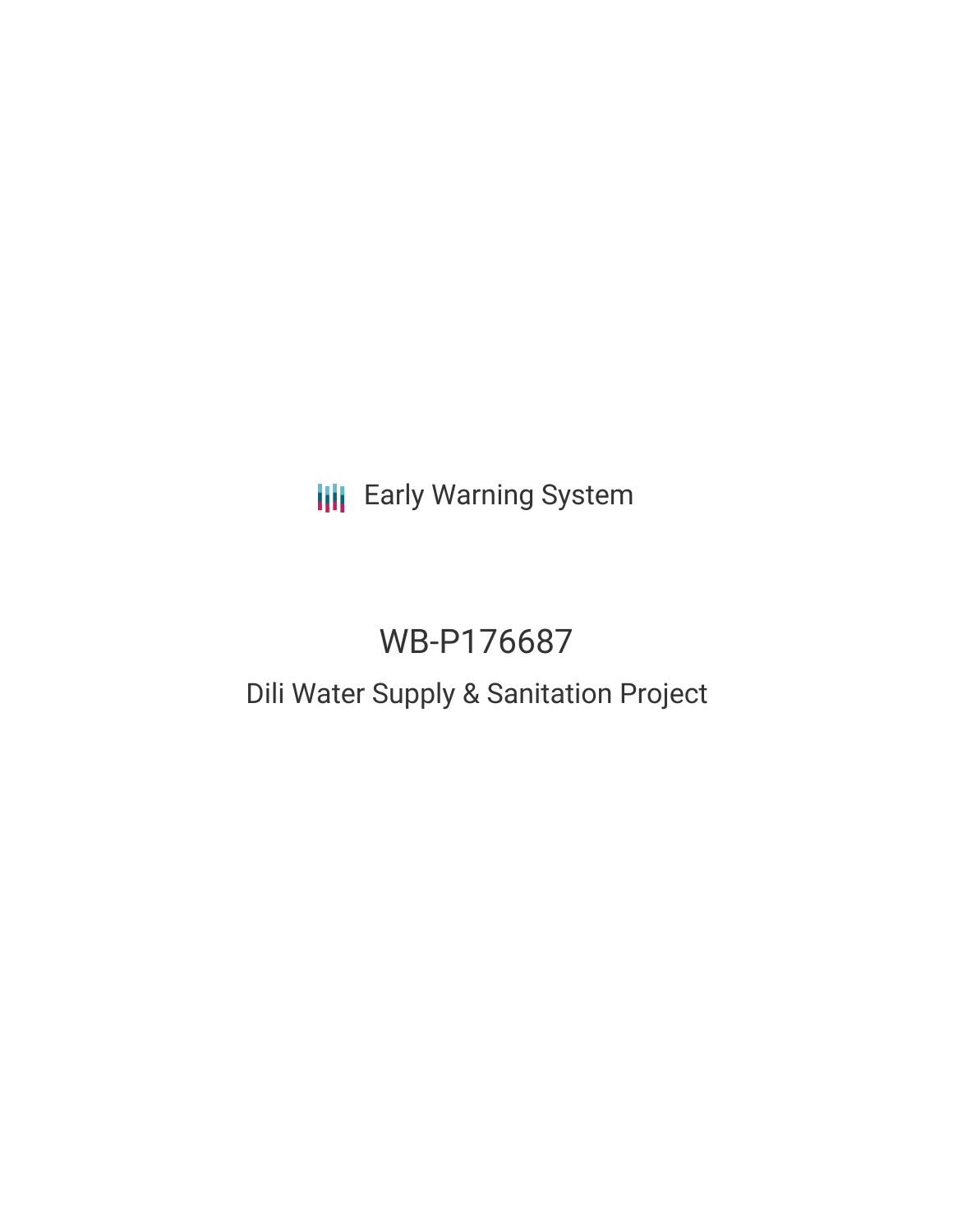

## **Quick Facts**

| <b>Countries</b>              | Timor-Leste          |
|-------------------------------|----------------------|
| <b>Specific Location</b>      | Dili                 |
| <b>Financial Institutions</b> | World Bank (WB)      |
| <b>Status</b>                 | Proposed             |
| <b>Bank Risk Rating</b>       | U                    |
| <b>Voting Date</b>            | 2022-05-11           |
| <b>Sectors</b>                | Water and Sanitation |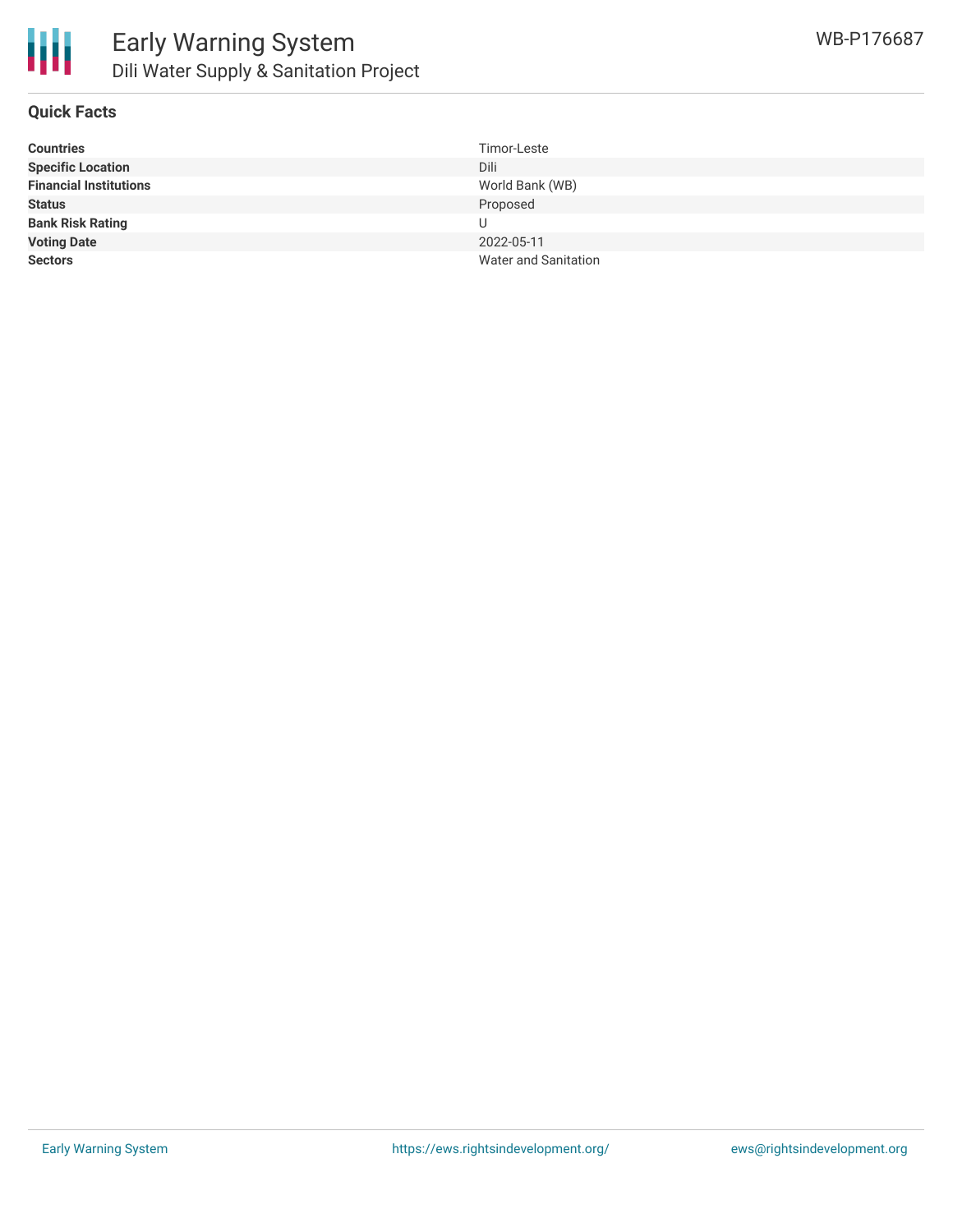

## **Project Description**

According to the bank's website, the project's objective is "to increase access and quality of water supply and sanitation services in the Dili Metropolitan Area and to improve the operational performance of the water supply services provider."

No further information available at time of disclosure.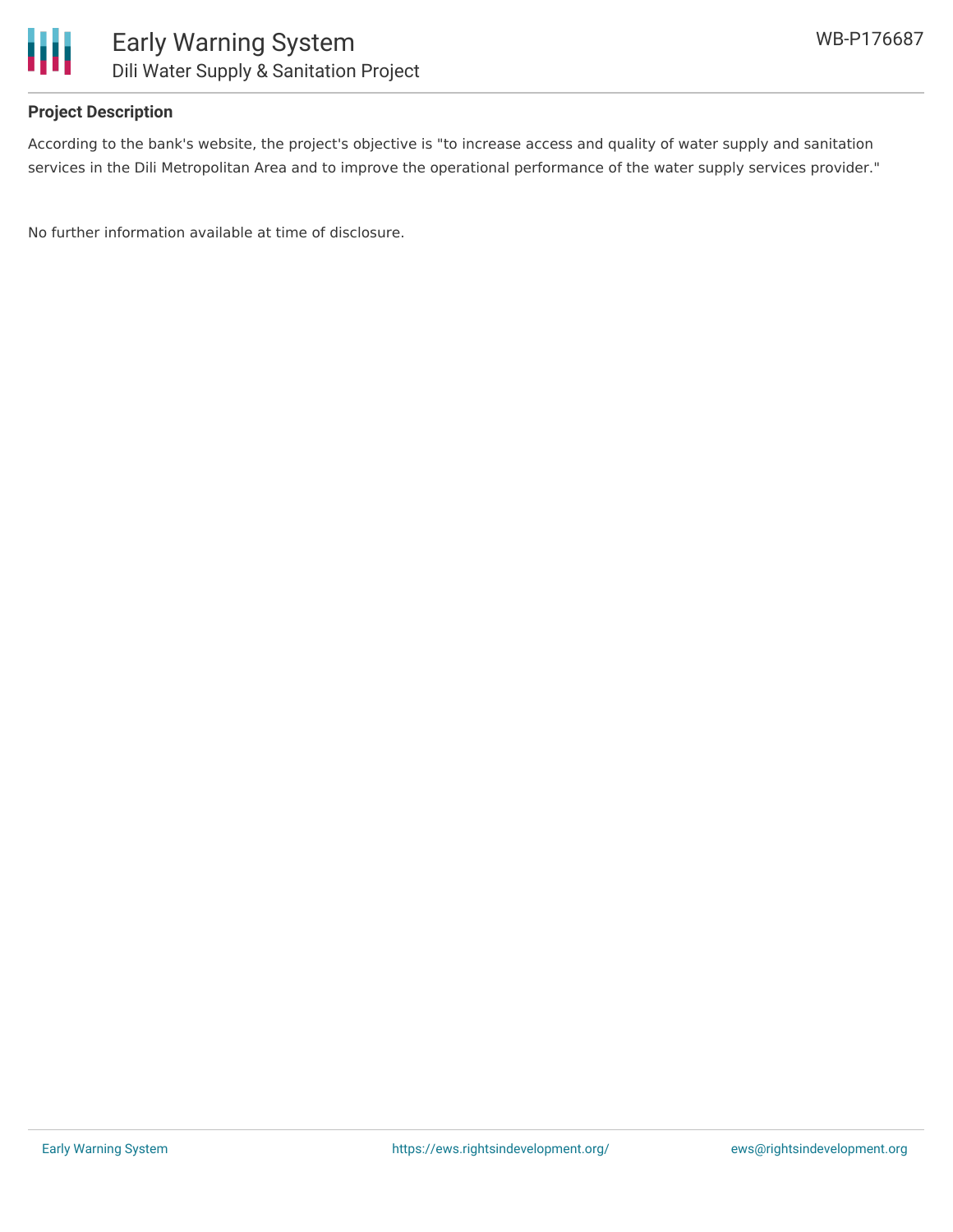

## **Investment Description**

World Bank (WB)